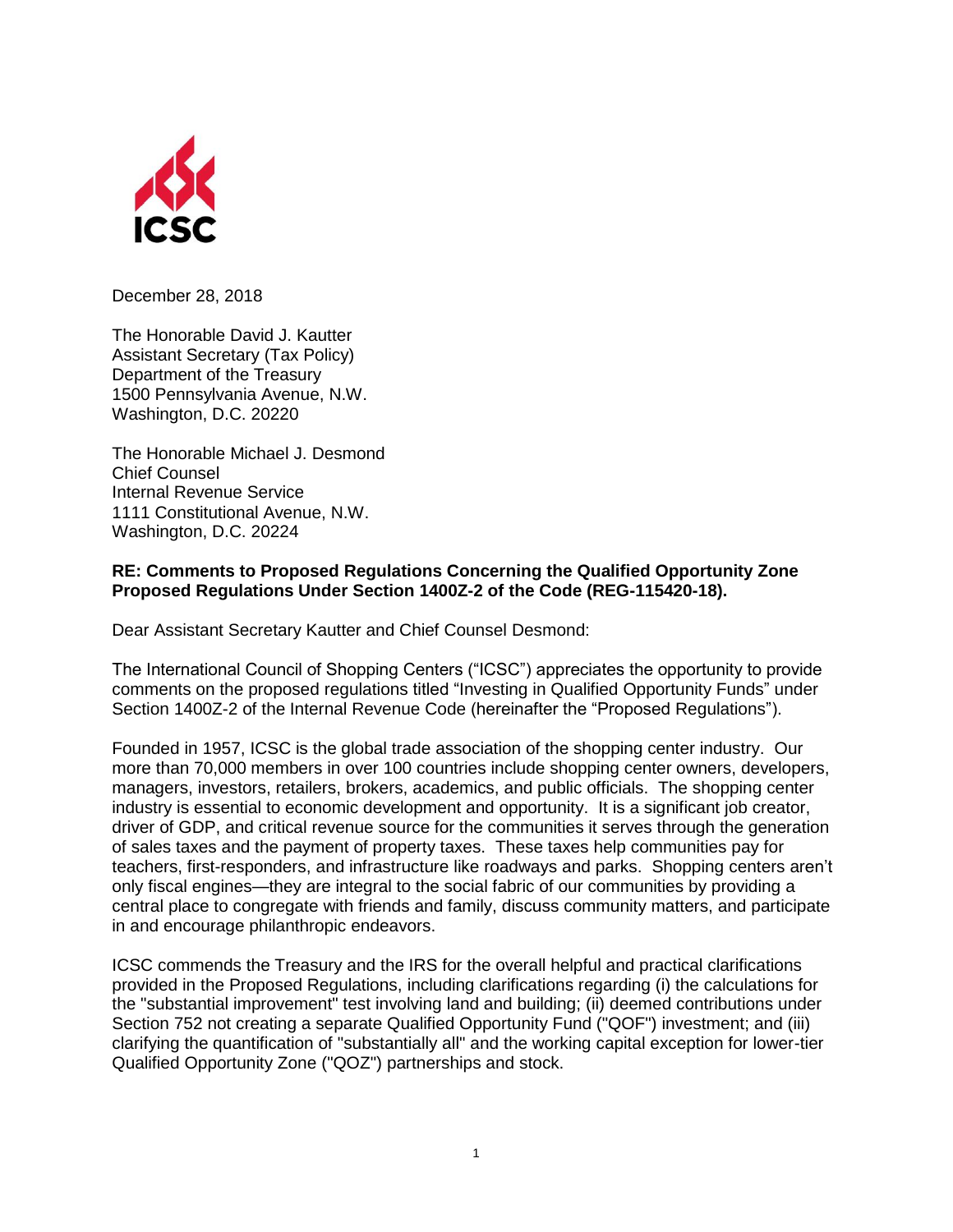As the Treasury and IRS finalize the proposed regulations we would request that you clarify the following additional items:

- I. Section 1231 capital gain clarifications. Clarify that allowable Section 1231 capital gains invested in a QOF are defined as "section 1231 gain" under Section 1231(a)(3)(A) and that any loss netting under Section 1231(a)(1) would apply to invested gains after the QOF deferral period ends (e.g., 2026).
- II. REIT capital gain reinvestment window. Start the 180-day window under Section 1400Z-2(a)(1)(A) with respect to REIT capital gain dividends upon the REIT's declaration of the dividend as a capital gain dividend on January 30 of the following year.
- III. Substantial improvement test for "ground up" development and multi-building development. Provide guidance that ground-up development in a QOZ satisfies either the Section 1400Z-2(d)(2)(D)(i)(II) "substantial improvement" or "original use" test and further guidance on how the substantial improvement test applies for a single real estate development involving multiple buildings.
- IV. Clarify that QOZ business property includes all rental real estate. Clarify that the term tangible property used in a trade or business of the QOF under Section 1400Z-2(d)(2)(D)(i) includes all rental real estate regardless of type of lease.
- V. Provide eligible continuing investment of historical property owner outside of QOF. Provide that a QOF can co-invest through a partnership or otherwise with a pre-2018 property owner in a QOZ.
- VI. Clarify that a QOF partnership can make debt-financed distributions to investors. Clarify that there is not a restriction under Section 1400Z-2 that would prohibit a QOF partnership from making a debt-financed distribution to investors, at least to the extent that such refinancing proceeds are limited to the investor's share of postcontribution appreciation in the QOF.
- VII. Provide that a QOF investor's outside basis step-up election creates a corresponding asset basis increase in the QOF partnership assets. The statute provides that a QOF investor receives a basis increase in their QOF interests upon election after a 10-year holding period but guidance is requested to provide that such basis increase is also reflected in the investor's share of a QOF partnership assets such that the investor is not taxed on the gain from a partnership-level sale of assets after the partner makes the basis step-up election.
- VIII. Clarify how the working capital safe harbor works with a blind-asset pool fund. The working capital safe harbor requires a written schedule consistent with the ordinary start-up of a trade or business for the expenditure of the working capital assets, but it is unclear how this works for a fund that receives cash in a "blind pool" for properties that are to be acquired in the future but not known at the time the QOF receives its capital contributions.
	- IX. Toll the 31-month working capital safe harbor for uncontrollable construction delays. Provide a tolling of the 31-month working capital safe harbor for delays beyond the QOF's control.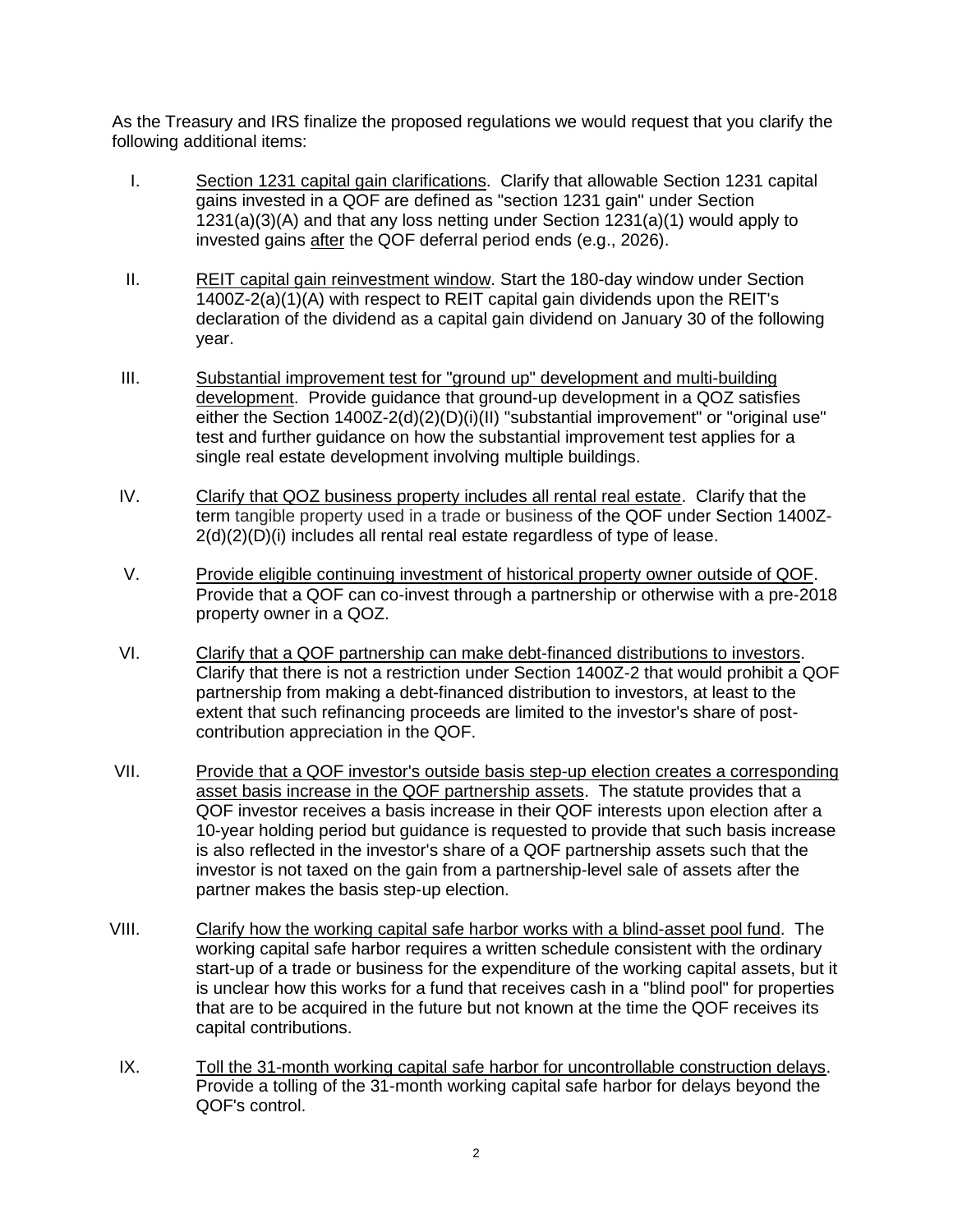# **I. Section 1231 capital gain clarifications**

The Proposed Regulations clarify that gain is eligible to be invested in a QOF if such gain is "treated as a capital gain for Federal income tax purposes." Section 1231 clearly causes gains to be "treated as" capital gains. Specifically, Section 1231(a)(3)(A) defines "section 1231 gain," which will be treated as capital gain, but only after netting with any Section 1231 losses pursuant to Section 1231(a)(1). The Proposed Regulations confirm that a partnership is an eligible taxpayer to invest capital gains in a QOF. A partnership can readily determine if it has "section 1231 gain," however, the specific netting of such section 1231 gain against section 1231 losses to determine net gain is instead performed at the partner level. See generally Rev. Rul. 67-188. Thus, in order for partnerships to be able to invest Section 1231 gains into a QOF, we request clarification that section 1231 gain defined under Section 1231(a)(3)(A) be considered eligible gain for this purpose. Thus, the second step of section 1231 loss netting will instead be applied when the deferred gain is recognized under Section 1400Z-2(b)(1), consistent with the capital gain character retention rules in the Proposed Regulations. This mechanism should not be limited to partnerships as it also allows a non-partnership taxpayer who directly recognizes section 1231 gains to invest within the 180-day window as such taxpayer would otherwise risk his or her gain being ineligible if later in the same tax year there are offsetting section 1231 losses (e.g., a section 1231 gain recognized on January 1 must be invested by July 1 but the taxpayer would otherwise not know if there were any offsetting section 1231 losses July 1 to December 31).

# **II. REIT capital gain reinvestment window**

The Proposed Regulations provide that a REIT shareholder has 180 days from the REIT's payment of the capital gain dividend to make a QOF investment. However, the shareholder will not know if a dividend is a capital gain dividend at time of payment but will instead only know when the REIT "declares" that a dividend is a capital gain dividend, the deadline of which is January 30 of the following year under Section 857(b)(3)(B). Thus, we recommend that the regulations provide that the 180-day investment period for a REIT shareholder start upon the January 30 REIT capital gain declaration date with respect to REIT capital gain dividends.

#### **III. Substantial improvement test for "ground up" development and multi-building development**

The Proposed Regulations specifically exclude the basis of land from the amount that needs to be doubled under Section 1400Z-2(d)(2)(D)(ii) for a building to be substantially improved under the theory that it facilitates repurposing vacant buildings in qualified opportunity zones. However, the Proposed Regulations reserve for other questions relating to land and improvements on land and certain key questions remain.

For "ground up" development where there is no existing building at all (or perhaps an existing structure is demolished and capitalized into the land), there is need for guidance that such new construction can meet the "substantial improvement" or "original use" test under Section 1400Z-2(d)(2)(D)(i)(II) and the "acquired by the QOF by purchase" test under Section 1400Z- $2(d)(2)(D)(i)(I)$ . The Preamble to the Proposed Regulations implies that such vacant land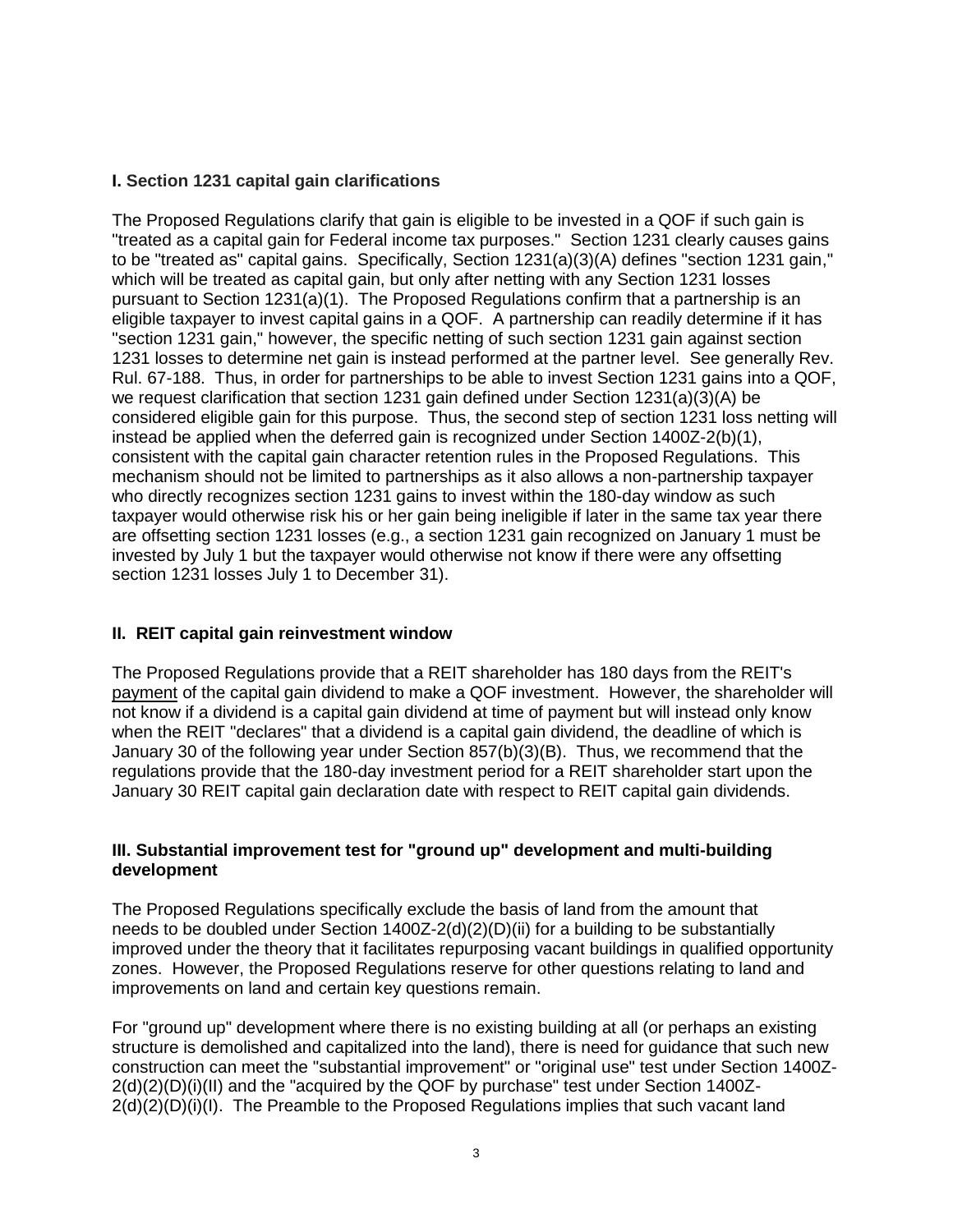development is eligible when stating that "an absence of a requirement to increase the basis of land itself would address many of the comments that taxpayers have made regarding the need to facilitate repurposing vacant or otherwise unutilized land." Thus, we believe the intent is clear but more specific guidance in the text of the regulations confirming that building on vacant land is considered a purchase and confirming exactly how the "doubling of basis" test applies where there is no building to compare the cost of the improvements against.

Another mechanical question relates to how to apply the substantial improvement test when there are multiple buildings in a single project. For example, an existing parcel might be acquired for purposes of building both the main shopping center building and also a related building in the same development. Similarly, when acquiring an existing property there could be multiple buildings on a single property. We presume that these multiple integrated buildings would be added together for purposes of the "doubling of basis" test, but clarification is needed as the statute refers to "property," which can include multiple buildings. The Proposed Regulations currently only address situations involving a single building.

# **IV. Clarify that QOZ business property includes all rental real estate**

Section 1400Z-2(d)(2)(D)(i) defines QOZ business property by reference to "tangible property used in a trade or business of the QOF." There is currently no definition of trade or business and the Proposed Regulations reserve on defining the phrase "active conduct of a trade or business." As the QOZ rules are designed to encourage development of real estate in underserved areas, we believe that the type of lease, whether "triple-net" or otherwise, should be irrelevant in qualification of a property. To do otherwise risks an entire QOZ development from qualification merely because the ultimate person requesting to rent the property seeks a certain kind of lease. The intended benefit of a QOZ development has occurred regardless of the type of lease and we are concerned that if the regulations adopt a Section 162 standard as has recently been done in other contexts, there will be an unintended result that certain leases could cause the property to not qualify as a QOZ trade or business. Furthermore, we note that our proposed clarification would be consistent with rental real estate qualifying as Section 1231 "property used in the trade or business," regardless of the type of lease.

# **V. Provide for the continuing investment of historical property owner outside of QOF**

We note that Section 1400Z-2 does not allow a person who owned the property in the QOZ pre-2018 to be "related" to the QOF (generally defined as owning 20% or more of the QOF). It is common in real estate developments for an existing property owner to only sell a partial interest in property to a developer and "roll over" a portion of their original equity. We recognize that a QOF must "purchase" the property, but it would be helpful to have clarification that a QOF could purchase a partial interest in the property such that the historical owner could "roll over" part of their investment via a lower-tier partnership. The historical owner would not be seeking QOF tax benefits and the substance would be in compliance with the intent of the QOZ rules. For example, if a QOF purchases 60% of an LLC owning the property and the QOF and historical owners are now 60-40 partners in the LLC, we request clarification that this 40% owned outside of the QOF does not cause qualification concerns under either the definition of QOZ partnership or under the prohibition against having 5% or more nonqualified financial property under Section 1397C(b).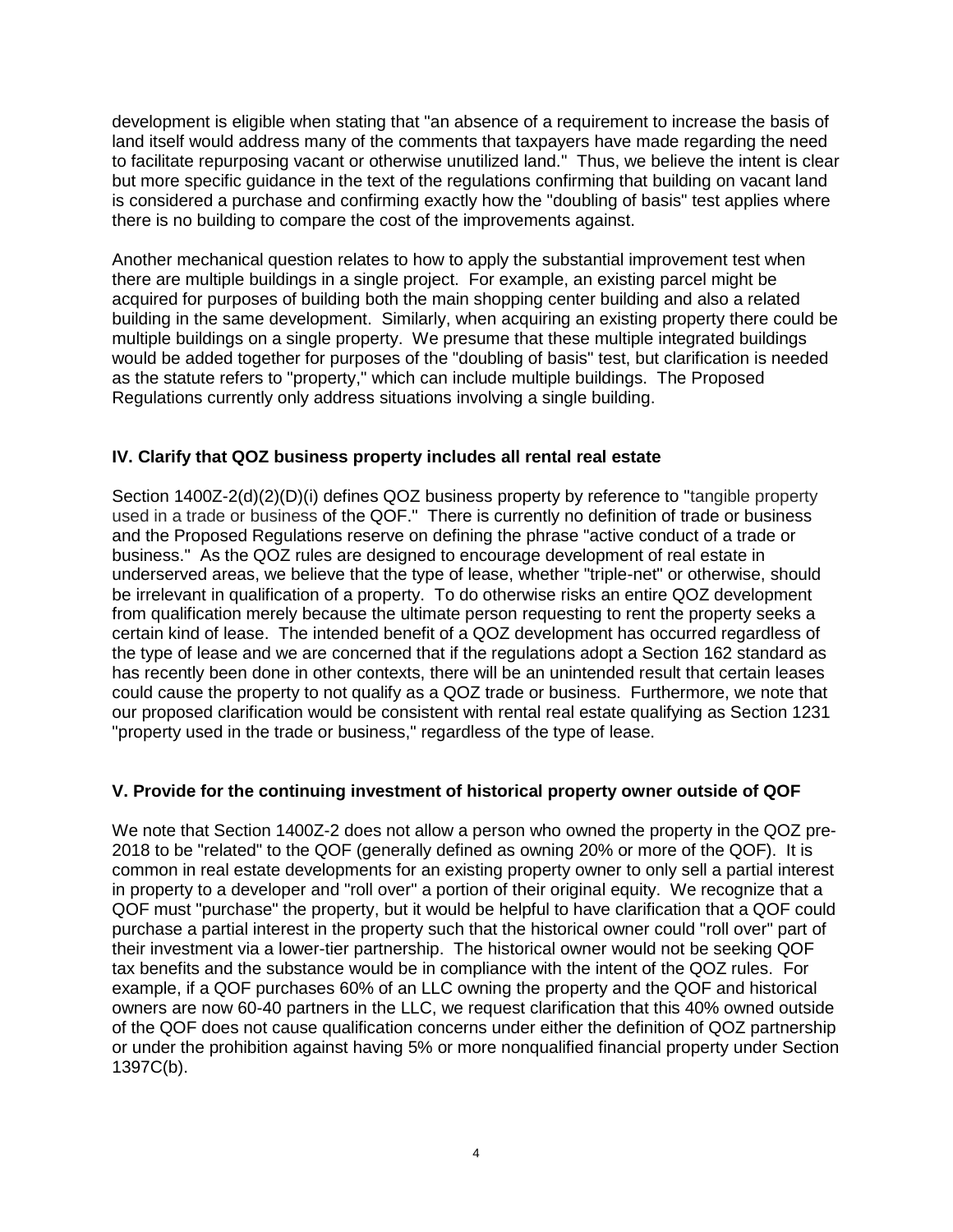## **VI. Clarify that a QOF partnership can make debt-financed distributions to investors**

The Proposed Regulations clearly state that deemed contributions under Section 752(a) from partnership borrowings do not create a QOZ investment and the basis from the debt is not taken into account in determining the portion of the partner's investment subject to the QOZ rules. However, the Proposed Regulations do not address distributions funded from a partnership borrowing. It is common practice for partnerships to borrow at the property level after an increase in value in a developed property to fund partner distributions (as banks prefer to loan at the property-level). Guidance is needed as to the treatment of such debt-financed distributions from a QOF. We request that, at a minimum, future guidance clarify that such borrowing and cash distributions that does not exceed a partner's share of the growth in value of its QOF interest should not affect qualification of the QOF investment for the 10-year holding period. Thus if partners A and B each contributed \$1,000,000 into QOF Partnership to buy Property and after five years Property has increased in value to \$3,000,000, we request guidance that QOF Partnership can borrow up to \$2,000,000 to distribute to A and B and not be viewed as a reduction in A and B's originally tax deferred QOF investment, i.e., that it would simply follow existing tax rules for how to treat such distribution (e.g., a tax-deferred distribution to the extent of a partner's basis in the QOF Partnership).

#### **VII. Provide that a QOF investor's outside basis step-up election creates a corresponding asset basis increase in the QOF partnership assets**

Section 1400Z-2(c) provides that for QOF investors who have met the 10-year holding period, "the basis of such property shall be equal to the fair market value of such investment on the date that *the investment is sold or exchanged*" (emphasis added). The ICSC recognizes that the QOF tax benefits are determined at the partner/investor level with respect to their interest in the QOF, but respectfully request that this basis increase be allowed to be "pushed down" to the underlying QOF partnership assets using the mechanics of the existing Section 743(b) rules. This would avoid the unnecessary artificial sale of QOF interest when a more traditional transaction would involve a sale of property by the QOF. Although we recognize that the statute refers to having the basis step up on the date that the "investment" is sold or exchanged, we believe it is reasonable for the regulations to look to the direct and indirect investment, which would include the underlying property held by the QOF.

## **VIII. Clarify how the working capital safe harbor works with a blind-asset pool fund**

The working capital safe harbor requires a written schedule consistent with the ordinary start-up of a trade or business for the expenditure of the working capital assets, but it is simply unclear what is treated as sufficient for this purpose for a fund that receives cash in a "blind pool" for properties that are to be acquired in the future but not known at the time the QOF receives its capital contributions. Examples of what type of detail is needed in this written description and when this schedule is needed would be helpful to facilitate such funds.

## **IX. Toll the 31-month working capital safe harbor for uncontrollable construction delays**

The working capital safe harbor provides a practically necessary mechanism to satisfy the QOF mechanical rules. However, the safe harbor has a strict term of 31 months, but in construction there are many events that can cause material delays outside of the developer's control, such